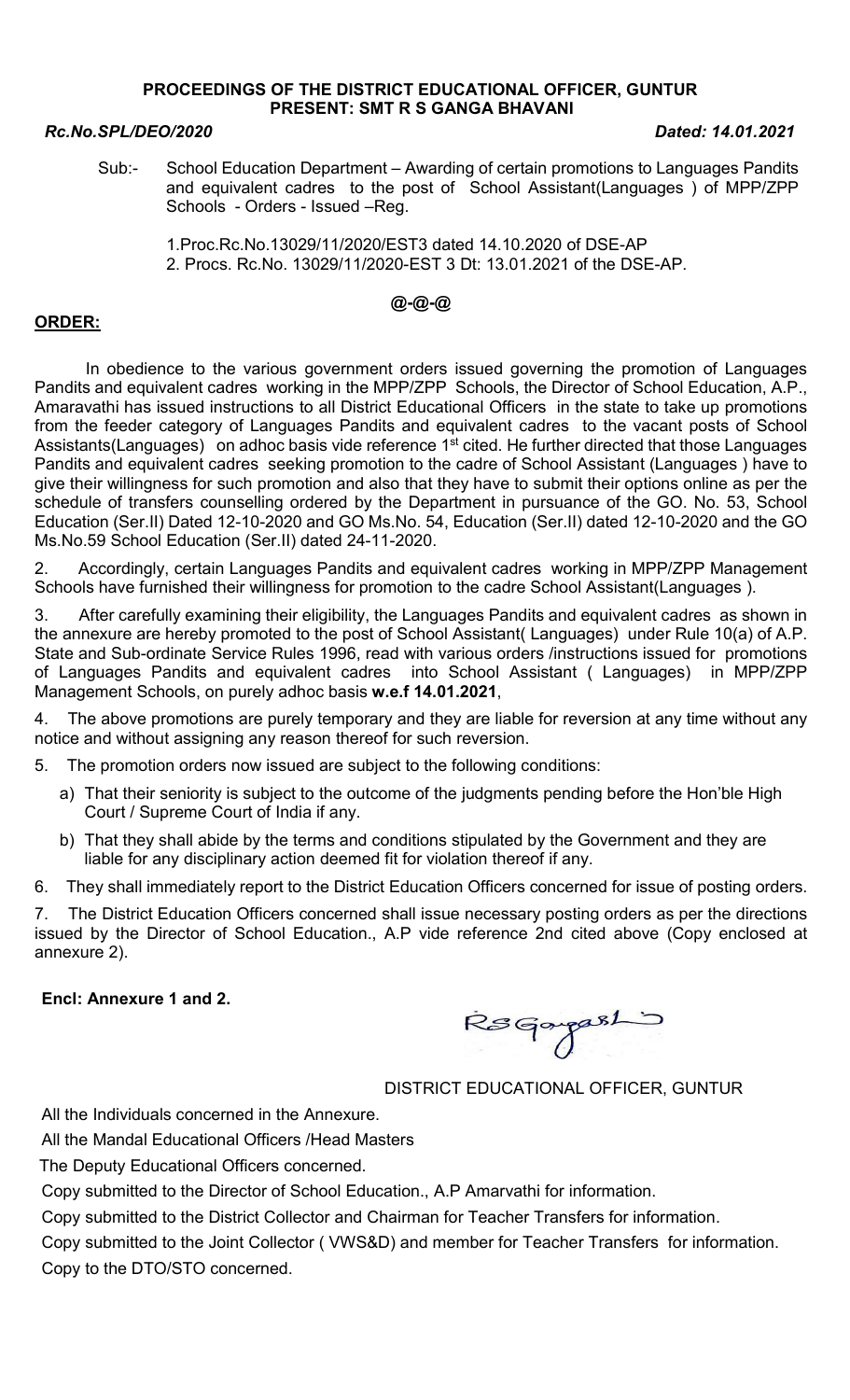| S.NO                    | <b>EMPLOYEE DETAILS</b>                                                            | <b>WORKING SCHOOL</b>                                             | PROMOTED AS                                                       | <b>MANAGEME</b><br>NT NAME |
|-------------------------|------------------------------------------------------------------------------------|-------------------------------------------------------------------|-------------------------------------------------------------------|----------------------------|
| $\mathbf{1}$            | 623191-SHAIK SK.ABDUL JABBAR-<br>SECONDARY GRADE TEACHER-NO<br>SUBJECT-TELUGU      | 28170190419-MPPS<br><b>AZAD NAGAR-</b><br><b>GUNTUR</b>           | <b>SCHOOL</b><br>ASSISTANT(LANGUAGES)-<br>TELUGU-NO MEDIUM        | <b>Local Bodies</b>        |
| $\overline{2}$          | 648575-PUSULURI ANJANEYULU-<br>SECONDARY GRADE TEACHER-NO<br>SUBJECT-TELUGU        | 28173801107-MPPS<br>(CP)<br>GANAPAVARAM-<br><b>GUNTUR</b>         | <b>SCHOOL</b><br>ASSISTANT(LANGUAGES)-<br><b>TELUGU-NO MEDIUM</b> | <b>Local Bodies</b>        |
| 3                       | 617647-KARREDDULA GNANA<br>JYOTHI-SECONDARY GRADE<br>TEACHER-NO SUBJECT-TELUGU     | 28175701803-MPPS<br>HYDERPETBAPATLA-<br><b>GUNTUR</b>             | <b>SCHOOL</b><br>ASSISTANT(LANGUAGES)-<br><b>TELUGU-NO MEDIUM</b> | <b>Local Bodies</b>        |
| $\overline{\mathbf{4}}$ | 648775-BHUKYA SREENU-<br>SECONDARY GRADE TEACHER-NO<br>SUBJECT-TELUGU              | 28174401603-MPPS<br>(HW) R PALEM-<br><b>GUNTUR</b>                | <b>SCHOOL</b><br>ASSISTANT(LANGUAGES)-<br><b>TELUGU-NO MEDIUM</b> | <b>Local Bodies</b>        |
| 5                       | 649457-ANGOOSU CHANCHARAO-<br>SECONDARY GRADE TEACHER-NO<br>SUBJECT-TELUGU         | 28174401801-MPPS<br>NUJENDLA-GUNTUR                               | <b>SCHOOL</b><br>ASSISTANT(LANGUAGES)-<br><b>TELUGU-NO MEDIUM</b> | <b>Local Bodies</b>        |
| 6                       | 648804-DERANGULA VENKATA<br>RAMARAO-SECONDARY GRADE<br>TEACHER-NO SUBJECT-TELUGU   | 28174301902-MPPS<br><b>PITTAM</b><br>BANDA(M)(DG TO<br>PS)-GUNTUR | <b>SCHOOL</b><br>ASSISTANT(LANGUAGES)-<br><b>TELUGU-NO MEDIUM</b> | <b>Local Bodies</b>        |
| $\overline{7}$          | 662216-NUTHALAPATI ANURADHA-<br>LANGUAGE PANDIT-TELUGU-NO<br><b>MEDIUM</b>         | 28173300706-ZPHS<br><b>VETAPALEM-</b><br><b>GUNTUR</b>            | <b>SCHOOL</b><br>ASSISTANT(LANGUAGES)-<br><b>TELUGU-NO MEDIUM</b> | <b>Local Bodies</b>        |
| 8                       | 662718-NUTHAKKI THANUJA-<br>LANGUAGE PANDIT-TELUGU-NO<br><b>MEDIUM</b>             | 28170700808-ZPHS<br>ATCHAMPET-<br><b>GUNTUR</b>                   | <b>SCHOOL</b><br>ASSISTANT(LANGUAGES)-<br><b>TELUGU-NO MEDIUM</b> | <b>Local Bodies</b>        |
| 9                       | 662344-DOPPALAPUDI KALYANI-<br>LANGUAGE PANDIT-TELUGU-NO<br><b>MEDIUM</b>          | 28170800108-ZPHS<br>DODLERU-GUNTUR                                | <b>SCHOOL</b><br>ASSISTANT(LANGUAGES)-<br><b>TELUGU-NO MEDIUM</b> | <b>Local Bodies</b>        |
| 10                      | 662430-KOLLIMARLA SUBHASHINI-<br><b>CRAFT TEACHER-NO SUBJECT-</b><br><b>TELUGU</b> | 28174200710-ZPHS<br><b>KARUMANCHI-</b><br><b>GUNTUR</b>           | <b>SCHOOL</b><br>ASSISTANT(LANGUAGES)-<br><b>TELUGU-NO MEDIUM</b> | <b>Local Bodies</b>        |
| 11                      | 662450-YAZALI SURESH BABU-<br><b>CRAFT TEACHER-NO SUBJECT-</b><br><b>TELUGU</b>    | 28172000817-ZPHS<br>SIRIGIRIPADU-<br><b>GUNTUR</b>                | <b>SCHOOL</b><br>ASSISTANT(LANGUAGES)-<br><b>TELUGU-NO MEDIUM</b> | <b>Local Bodies</b>        |
| 12                      | 662240-BATTULA BRAHMANJAMMA-<br>CRAFT TEACHER-NO SUBJECT-<br><b>TELUGU</b>         | 28170800413-ZPHS<br><b>KROSURU-GUNTUR</b>                         | <b>SCHOOL</b><br>ASSISTANT(LANGUAGES)-<br><b>TELUGU-NO MEDIUM</b> | <b>Local Bodies</b>        |
| 13                      | 663595-TUMMALA LAVANYA-<br>LANGUAGE PANDIT-TELUGU-NO<br><b>MEDIUM</b>              | 28170800604-ZPHS<br><b>VUTUKURU-GUNTUR</b>                        | <b>SCHOOL</b><br>ASSISTANT(LANGUAGES)-<br><b>TELUGU-NO MEDIUM</b> | <b>Local Bodies</b>        |
| 14                      | 662341-MACHARLA MADHAVI-<br>LANGUAGE PANDIT-TELUGU-NO<br><b>MEDIUM</b>             | 28170200805-ZPHS<br>PALUVAYI-GUNTUR                               | <b>SCHOOL</b><br>ASSISTANT(LANGUAGES)-<br><b>TELUGU-NO MEDIUM</b> | <b>Local Bodies</b>        |
| 15                      | 662714-ISAPHAVATU HANUMA<br>NAYAK-LANGUAGE PANDIT-<br><b>TELUGU-NO MEDIUM</b>      | 28173801012-ZPHS<br>NADENDLA-GUNTUR                               | <b>SCHOOL</b><br>ASSISTANT(LANGUAGES)-<br><b>TELUGU-NO MEDIUM</b> | <b>Local Bodies</b>        |
| 16                      | 662448-PATIBANDLA YOGITHA<br>POORNA-CRAFT TEACHER-NO<br>SUBJECT-TELUGU             | 28170700808-ZPHS<br>ATCHAMPET-<br><b>GUNTUR</b>                   | <b>SCHOOL</b><br>ASSISTANT(LANGUAGES)-<br><b>TELUGU-NO MEDIUM</b> | <b>Local Bodies</b>        |
| 17                      | 662542-LUKKA REDENKAMMA-<br>LANGUAGE PANDIT-TELUGU-NO<br><b>MEDIUM</b>             | 28175201812-ZPHS<br>LV DIBBA-GUNTUR                               | <b>SCHOOL</b><br>ASSISTANT(LANGUAGES)-<br><b>TELUGU-NO MEDIUM</b> | <b>Local Bodies</b>        |
| 18                      | 662708-MARAKANTI SIVA NAGA<br>MALLESWARI-CRAFT TEACHER-NO<br>SUBJECT-TELUGU        | 28170500410-ZPHS<br>MORJAMPADU-<br><b>GUNTUR</b>                  | <b>SCHOOL</b><br>ASSISTANT(LANGUAGES)-<br>TELUGU-NO MEDIUM        | <b>Local Bodies</b>        |
| 19                      | 662431-LAVU BHAGYA LAKSHMI-<br><b>CRAFT TEACHER-NO SUBJECT-</b><br><b>TELUGU</b>   | 28170601309-ZPHS<br>PAPAYAPALEM-<br><b>GUNTUR</b>                 | <b>SCHOOL</b><br>ASSISTANT(LANGUAGES)-<br><b>TELUGU-NO MEDIUM</b> | <b>Local Bodies</b>        |
| 20                      | 662632-DANABOYINA DEEPTI<br>LATHA-LANGUAGE PANDIT-<br>TELUGU-NO MEDIUM             | 28174900304-ZPHS<br>PEDAPUDI-GUNTUR                               | <b>SCHOOL</b><br>ASSISTANT(LANGUAGES)-<br><b>TELUGU-NO MEDIUM</b> | <b>Local Bodies</b>        |
| 21                      | 662313-TANDRA SUBBARAO-CRAFT<br>TEACHER-NO SUBJECT-TELUGU                          | 28175600415-ZPHS<br>GANAPAVARAM-<br><b>GUNTUR</b>                 | <b>SCHOOL</b><br>ASSISTANT(LANGUAGES)-<br><b>TELUGU-NO MEDIUM</b> | <b>Local Bodies</b>        |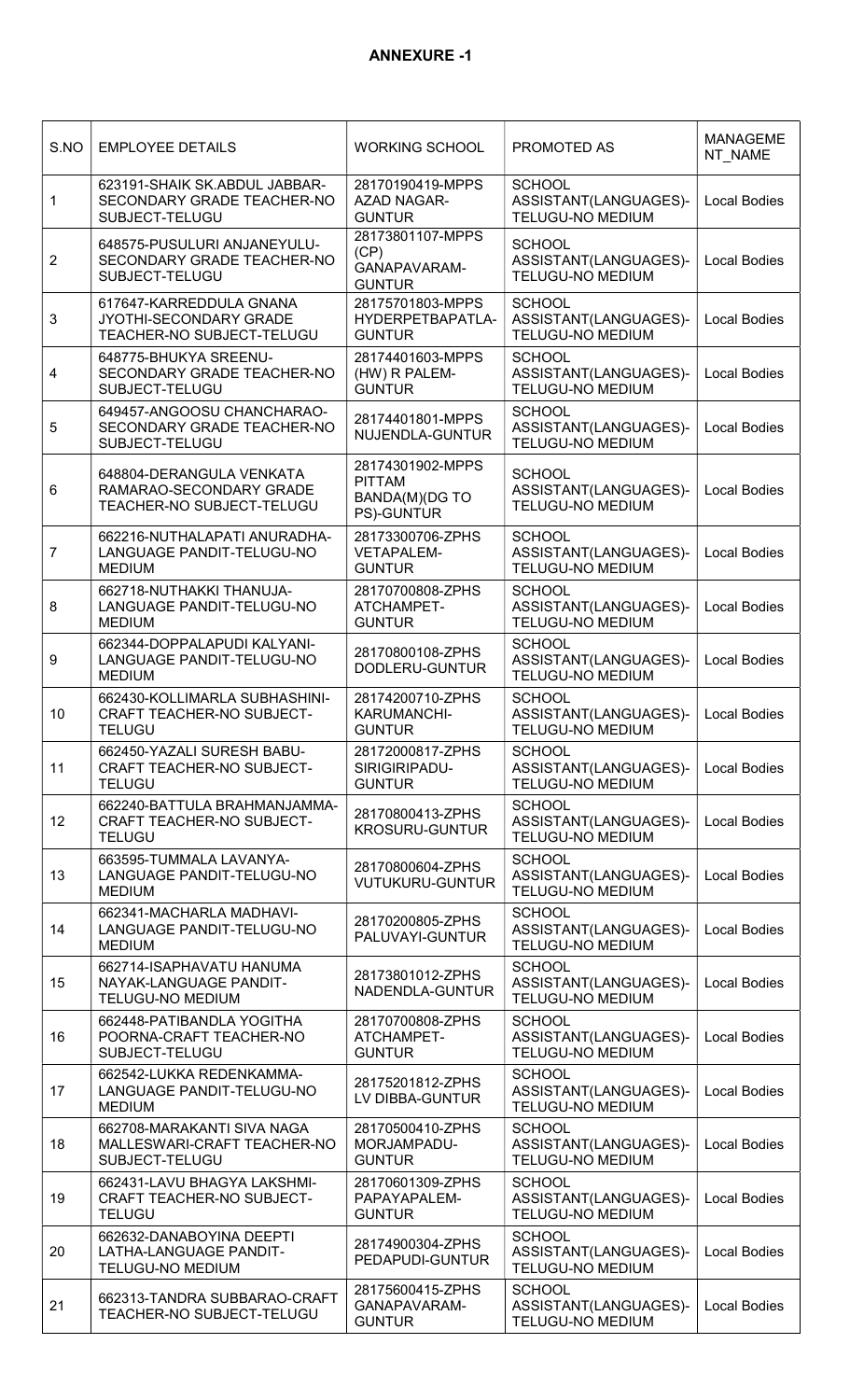| 22 | 665589-VELLABATI JYOTHI RATNA-<br><b>CRAFT TEACHER-NO SUBJECT-</b><br><b>TELUGU</b>    | 28171400404-ZPHS<br>75 THALLUR-<br><b>GUNTUR</b>          | <b>SCHOOL</b><br>ASSISTANT(LANGUAGES)-<br><b>TELUGU-NO MEDIUM</b> | <b>Local Bodies</b> |
|----|----------------------------------------------------------------------------------------|-----------------------------------------------------------|-------------------------------------------------------------------|---------------------|
| 23 | 664929-NAKKALA EDUKONDALU-<br>LANGUAGE PANDIT-TELUGU-NO<br><b>MEDIUM</b>               | 28173501206-ZPHS<br>MUTLURU-GUNTUR                        | <b>SCHOOL</b><br>ASSISTANT(LANGUAGES)-<br><b>TELUGU-NO MEDIUM</b> | <b>Local Bodies</b> |
| 24 | 664875-SHAIK SHAHANAZ BEGUM-<br>LANGUAGE PANDIT-TELUGU-NO<br><b>MEDIUM</b>             | 28170400808-ZPHS<br>DACHEPALLI-<br><b>GUNTUR</b>          | <b>SCHOOL</b><br>ASSISTANT(LANGUAGES)-<br><b>TELUGU-NO MEDIUM</b> | <b>Local Bodies</b> |
| 25 | 1623565-SRIPATHI KIRANMAI-<br><b>CRAFT TEACHER-NO SUBJECT-</b><br><b>TELUGU</b>        | 28171700506-ZPHS<br>JANAPADU-GUNTUR                       | <b>SCHOOL</b><br>ASSISTANT(LANGUAGES)-<br>TELUGU-NO MEDIUM        | <b>Local Bodies</b> |
| 26 | 523563-TAKKELLAPATI SRI RAMA<br>KRISHNAIAH-LANGUAGE PANDIT-<br><b>TELUGU-NO MEDIUM</b> | 28170800108-ZPHS<br>DODLERU-GUNTUR                        | <b>SCHOOL</b><br>ASSISTANT(LANGUAGES)-<br><b>TELUGU-NO MEDIUM</b> | <b>Local Bodies</b> |
| 27 | 1216809-VEESA PADMAJA-<br>LANGUAGE PANDIT-TELUGU-NO<br><b>MEDIUM</b>                   | 28175400126-ZPHS<br>NIZAMPATNAM-<br><b>GUNTUR</b>         | <b>SCHOOL</b><br>ASSISTANT(LANGUAGES)-<br><b>TELUGU-NO MEDIUM</b> | <b>Local Bodies</b> |
| 28 | 107390-PEDDINTI SEETHA<br>LAKSHMI-CRAFT TEACHER-NO<br>SUBJECT-TELUGU                   | 28173100904-ZPHS<br>PERAVALI-GUNTUR                       | <b>SCHOOL</b><br>ASSISTANT(LANGUAGES)-<br><b>TELUGU-NO MEDIUM</b> | <b>Local Bodies</b> |
| 29 | 725857-KOTRA VASU-CRAFT<br>TEACHER-NO SUBJECT-TELUGU                                   | 28172200106-ZPHS<br><b>GUNDLAPALLI-</b><br><b>GUNTUR</b>  | <b>SCHOOL</b><br>ASSISTANT(LANGUAGES)-<br><b>TELUGU-NO MEDIUM</b> | <b>Local Bodies</b> |
| 30 | 832380-SAMUDRALA SUCHARITHA-<br>CRAFT TEACHER-NO SUBJECT-<br><b>TELUGU</b>             | 28171801008-B ZPHS<br>KAREMPUDI-<br><b>GUNTUR</b>         | <b>SCHOOL</b><br>ASSISTANT(LANGUAGES)-<br><b>TELUGU-NO MEDIUM</b> | <b>Local Bodies</b> |
| 31 | 657504-N BABU-LANGUAGE<br>PANDIT-TELUGU-NO MEDIUM                                      | 28171401309-ZPHS<br>PEDAKURAPADU-<br><b>GUNTUR</b>        | <b>SCHOOL</b><br>ASSISTANT(LANGUAGES)-<br><b>TELUGU-NO MEDIUM</b> | <b>Local Bodies</b> |
| 32 | 832244-PALLEPOGU SAMBAIAH-<br>LANGUAGE PANDIT-TELUGU-NO<br><b>MEDIUM</b>               | 28170701404-ZPHS<br><b>VELPUR-GUNTUR</b>                  | <b>SCHOOL</b><br>ASSISTANT(LANGUAGES)-<br><b>TELUGU-NO MEDIUM</b> | <b>Local Bodies</b> |
| 33 | 831953-JASTI LAVANYA-LANGUAGE<br>PANDIT-TELUGU-NO MEDIUM                               | 28173600208-ZPHS<br>KOYAVARIPALEM-<br><b>GUNTUR</b>       | <b>SCHOOL</b><br>ASSISTANT(LANGUAGES)-<br><b>TELUGU-NO MEDIUM</b> | <b>Local Bodies</b> |
| 34 | 665109-ITLA LAKSHMI PRASANNA-<br>LANGUAGE PANDIT-TELUGU-NO<br><b>MEDIUM</b>            | 28174200710-ZPHS<br><b>KARUMANCHI-</b><br><b>GUNTUR</b>   | <b>SCHOOL</b><br>ASSISTANT(LANGUAGES)-<br><b>TELUGU-NO MEDIUM</b> | <b>Local Bodies</b> |
| 35 | 665164-KANDRAKUNTA<br>NAGENDRAM-LANGUAGE PANDIT-<br><b>TELUGU-NO MEDIUM</b>            | 28170500807-ZPHS<br>MACHAVARAM-<br><b>GUNTUR</b>          | <b>SCHOOL</b><br>ASSISTANT(LANGUAGES)-<br>TELUGU-NO MEDIUM        | <b>Local Bodies</b> |
| 36 | 665333-UYYALA YESU MARY-<br><b>CRAFT TEACHER-NO SUBJECT-</b><br><b>TELUGU</b>          | 28171900807-ZPHS<br><b>DURGI-GUNTUR</b>                   | <b>SCHOOL</b><br>ASSISTANT(LANGUAGES)-<br><b>TELUGU-NO MEDIUM</b> | <b>Local Bodies</b> |
| 37 | 665028-SERU VEERANJENEYULU-<br>SECONDARY GRADE TEACHER-NO<br>SUBJECT-TELUGU            | 28172100303-MPPS<br>MELLAVAGU-<br><b>GUNTUR</b>           | <b>SCHOOL</b><br>ASSISTANT(LANGUAGES)-<br>TELUGU-NO MEDIUM        | <b>Local Bodies</b> |
| 38 | 725848-PENAGAMURI RAMA DEVI-<br>LANGUAGE PANDIT-TELUGU-NO<br><b>MEDIUM</b>             | 28171401309-ZPHS<br>PEDAKURAPADU-<br><b>GUNTUR</b>        | <b>SCHOOL</b><br>ASSISTANT(LANGUAGES)-<br><b>TELUGU-NO MEDIUM</b> | <b>Local Bodies</b> |
| 39 | 704448-AMARA GIRIJA-CRAFT<br>TEACHER-NO SUBJECT-TELUGU                                 | 28173100405-ZPHS<br>KUCHELLAPADU-<br><b>GUNTUR</b>        | <b>SCHOOL</b><br>ASSISTANT(LANGUAGES)-<br><b>TELUGU-NO MEDIUM</b> | <b>Local Bodies</b> |
| 40 | 1951632-REPALA PRASAD-<br>SECONDARY GRADE TEACHER-NO<br>SUBJECT-TELUGU                 | 28172300309-MPUPS<br><b>IRUKUPALEM-</b><br><b>GUNTUR</b>  | <b>SCHOOL</b><br>ASSISTANT(LANGUAGES)-<br><b>TELUGU-NO MEDIUM</b> | <b>Local Bodies</b> |
| 41 | 841710-IKKURTHI VAKULA-CRAFT<br>TEACHER-NO SUBJECT-TELUGU                              | 28175000321-ZPHS<br><b>CHERUKUPALLI-</b><br><b>GUNTUR</b> | <b>SCHOOL</b><br>ASSISTANT(LANGUAGES)-<br><b>TELUGU-NO MEDIUM</b> | <b>Local Bodies</b> |
| 42 | 746551-GUNDIMEDA BHARAGAVI-<br>LANGUAGE PANDIT-TELUGU-NO<br><b>MEDIUM</b>              | 28172101207-ZPHS<br><b>VELLATURU-</b><br><b>GUNTUR</b>    | <b>SCHOOL</b><br>ASSISTANT(LANGUAGES)-<br><b>TELUGU-NO MEDIUM</b> | <b>Local Bodies</b> |
| 43 | 527269-KOMMATHOTI K JAYA<br>KUMARI-LANGUAGE PANDIT-<br><b>TELUGU-NO MEDIUM</b>         | 28174000412-ZPHS<br>REDDIPALEM-<br><b>GUNTUR</b>          | <b>SCHOOL</b><br>ASSISTANT(LANGUAGES)-<br><b>TELUGU-NO MEDIUM</b> | <b>Local Bodies</b> |
| 44 | 951411-JINKA ADI LAKSHMI-CRAFT<br>TEACHER-NO SUBJECT-TELUGU                            | 28175400506-ZPHS<br>CHINKAPALEM-<br><b>GUNTUR</b>         | <b>SCHOOL</b><br>ASSISTANT(LANGUAGES)-<br><b>TELUGU-NO MEDIUM</b> | <b>Local Bodies</b> |
| 45 | 669516-KOKKILIGADDA PUSHPA<br>LATHA-LANGUAGE PANDIT-<br><b>TELUGU-NO MEDIUM</b>        | 28175201509-ZPHS<br>BOBBARLANKA-<br><b>GUNTUR</b>         | <b>SCHOOL</b><br>ASSISTANT(LANGUAGES)-<br><b>TELUGU-NO MEDIUM</b> | <b>Local Bodies</b> |
| 46 | 669572-KOMMIREDDY SEETHA<br>RAMI REDDY-LANGUAGE PANDIT-<br>TELUGU-NO MEDIUM            | 28170600109-ZPHS<br>BELLAMKONDA-<br><b>GUNTUR</b>         | <b>SCHOOL</b><br>ASSISTANT(LANGUAGES)-<br>TELUGU-NO MEDIUM        | <b>Local Bodies</b> |